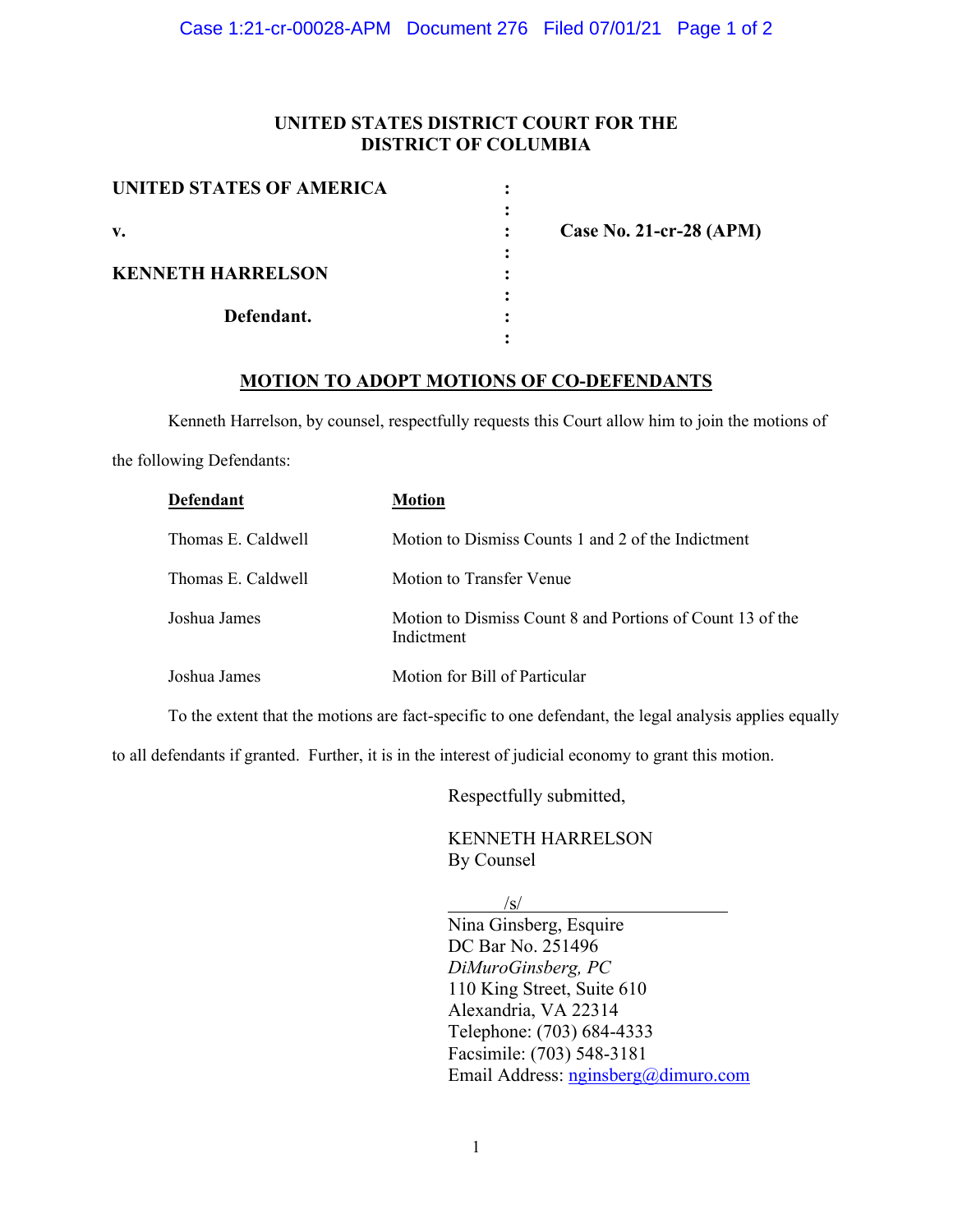$/$ s/

Jeffrey Zimmerman, Esquire DC Bar No. 456162 *Jeffrey Zimmerman, PLLC*  108 N. Alfred Street Alexandria, VA 22314 Telephone: (703) 548-8911 Facsimile: (703) 548-8935 Email Address: www.zimpacer.com

## **CERTIFICATE OF SERVICE**

I hereby certify that on this 1st day of July 2021, a true and accurate copy of the foregoing was electronically filed and served via the Court's CM/ECF system to all counsel of record.

 $\sqrt{s}$ / NINA J. GINSBERG